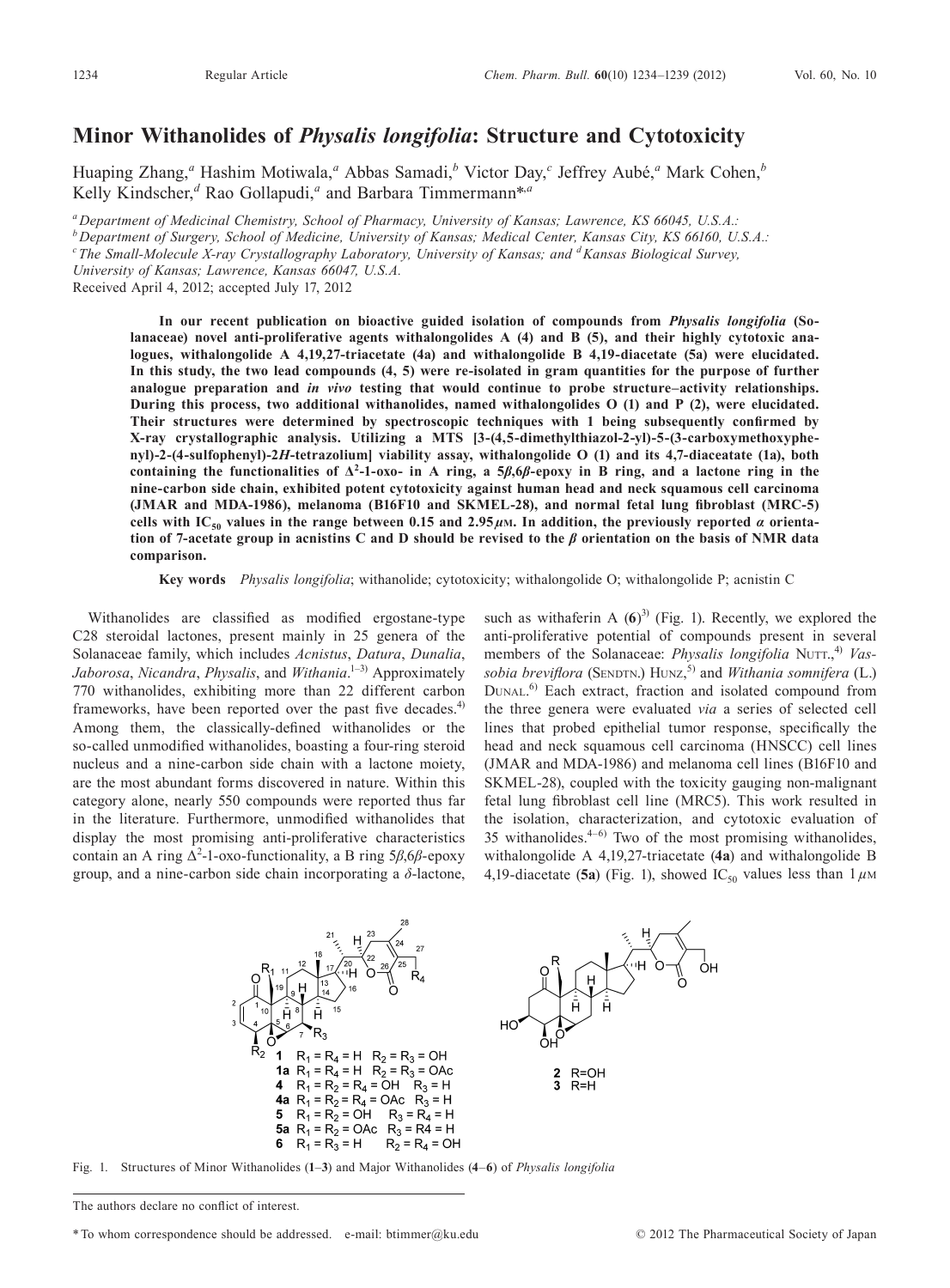against all the cells tested. These two compounds were synthesized from two rare 19-OH withanolides, withalongolides A (**4**) and B (**5**) (Fig. 1), which originated from the aerial parts of *Physalis longifolia*. 4) It became apparent that to effectively probe the structure activity relationships of these analogues and in order to fulfill the requirements of an *in vivo* biological activity study in a full-term animal tumorigenesis model, a re-isolation of gram quantities of **4** and **5** was warranted.

The resulting fractionation of a dichloromethane-methanolic extract of the aerial parts of *P. longifolia* led to the isolation of two new minor withanolides: withalongolides O (**1**) and P (**2**) along with gram quantities of **4** and half gram quantities of **5** (Fig. 1). The structure elucidation of the new compounds was carried out through extensive spectroscopic data interpretations and chemical methods. Furthermore, the isolates themselves were evaluated for their anti-proliferative activities against cell lines B16F10, JMAR, MDA-1986, SKMEL-28, and MRC5.

## **Results and Discussion**

In this present investigation, 2.97kg dried aerial parts of *P. longifolia* were extracted with a mixture of dichloromethane and methanol (1:1). The extract obtained was suspended in water and subsequently partitioned with hexane, EtOAc and *n*-BuOH, respectively. The majority of the compounds isolated from the EtOAc-soluble fraction were withalongolides A (**4**), B (**5**), and withaferin A (**6**), obtained in quantities of 1.8g (*ca.* 0.06% yield), 0.5g (*ca.* 0.017% yield), and 1.5g (*ca.* 0.05% yield) respectively. All of these compounds were crystallized in a hexane and acetone solution, and identified by physical data comparisons *versus* the authentic samples obtained previously in our laboratory.

Compound **1** was obtained as colorless needle-like crystals by EtOAc re-crystallization. Its molecular formula was determined to be  $C_{28}H_{38}O_6$  by high resolution-electrospray ionization (HR-ESI)-MS. The  ${}^{1}$ H-NMR spectrum (in CDCl<sub>3</sub>) of **1** (Table 1) displayed characteristic signals for five methyl

Table 1. <sup>1</sup> H-NMR (500MHz) and <sup>13</sup> C-NMR (125MHz) Data for Withanolides **1**, **1a**, and **2**

| Pos.             | $\mathbf{1}^{a,b)}$                 |                  | $1a^{a}$                                                                                                                                |                  | $2^{c,d}$                                       |                  |
|------------------|-------------------------------------|------------------|-----------------------------------------------------------------------------------------------------------------------------------------|------------------|-------------------------------------------------|------------------|
|                  | $\delta_{\rm H}$                    | $\delta_{\rm C}$ | $\delta_{\rm H}$                                                                                                                        | $\delta_{\rm C}$ | $\delta_{\rm H}$                                | $\delta_{\rm C}$ |
| $\mathbf{1}$     |                                     | 201.5            |                                                                                                                                         | 200.5            |                                                 | 209.6            |
| $\overline{c}$   | 6.20 d $(9.9)$                      | 132.8            | 6.24 d $(9.8)$                                                                                                                          | 134.0            | 3.39 dd (16.2, 7.8),<br>$3.17$ dd $(16.2, 2.7)$ | 44.7             |
| 3                | 6.92 dd (9.9, 5.9)                  | 141.7            | 6.99 dd $(9.8, 6.0)$                                                                                                                    | 139.8            | 4.74 m                                          | 69.6             |
| $\overline{4}$   | 3.77 d $(5.9)$                      | 69.6             | 4.66 d $(6.0)$                                                                                                                          | 71.2             | 3.97 br s                                       | 77.8             |
| 5                |                                     | 68.2             |                                                                                                                                         | 64.6             |                                                 | 63.7             |
| 6                | 3.28 d $(2.0)$                      | 65.6             | 3.33 d $(2.0)$                                                                                                                          | 60.6             | 3.75 s                                          | 58.9             |
| $\boldsymbol{7}$ | 3.56 m                              | 73.3             | 4.81 dd $(2.0, 9.5)$                                                                                                                    | 74.7             | 2.29 m, 1.62 m                                  | 32.0             |
| $\,$ 8 $\,$      | $1.41 \text{ m}$                    | 38.8             | $1.74 \; m$                                                                                                                             | 34.6             | $1.66$ m                                        | 31.0             |
| $\boldsymbol{9}$ | 1.11 td $(12.0, 4.2)$               | 43.6             | $1.08$ m                                                                                                                                | 43.8             | 1.58 m                                          | 43.1             |
| 10               |                                     | 47.2             |                                                                                                                                         | 47.5             |                                                 | 57.2             |
| 11               | $1.90$ m, $1.45$ m                  | 27.4             | $1.62$ m, $1.40$ m                                                                                                                      | 26.1             | $1.73$ m, $1.45$ m                              | 22.6             |
| 12               | $1.92$ m, $1.06$ m                  | 39.3             | $1.93$ m, $1.03$ m                                                                                                                      | 39.1             | 1.80 td (3.3, 12.7),<br>$0.96$ m                | 40.0             |
| 13               |                                     | 43.5             |                                                                                                                                         | 43.5             |                                                 | 43.1             |
| 14               | $1.07 \text{ m}$                    | 55.7             | $1.05$ m                                                                                                                                | 55.2             | $0.80$ m                                        | 56.9             |
| 15               | 1.78 qd $(3.7, 16.0)$ ,<br>$1.45$ m | 22.3             | $1.75$ m, $1.49$ m                                                                                                                      | 21.7             | $1.50$ m, $0.93$ m                              | 24.7             |
| 16               | $1.68$ m, $1.36$ m                  | 27.9             | $1.62$ m, $1.33$ m                                                                                                                      | 27.8             | $1.50$ m, $1.13$ m                              | 27.6             |
| 17               | $1.02$ m                            | 51.4             | $1.01$ m                                                                                                                                | 51.3             | 1.00 <sub>m</sub>                               | 52.3             |
| 18               | 0.70 s                              | 11.9             | 0.69 s                                                                                                                                  | 11.8             | $0.51$ s                                        | 12.0             |
| 19               | 1.39 s                              | 17.1             | 1.40 s                                                                                                                                  | 15.9             | 4.91 dd (9.3, 2.7),<br>4.22 dd $(9.3, 3.2)$     | 60.3             |
| 20               | $1.95$ m                            | 39.0             | 1.94 m                                                                                                                                  | 38.9             | 1.88 m                                          | 39.4             |
| 21               | 0.97 d (6.6)                        | 13.7             | $0.96$ d $(6.6)$                                                                                                                        | 13.6             | 0.95 d(6.7)                                     | 13.9             |
| $22\,$           | 4.36 td (13.3, 3.4)                 | 78.5             | 4.31 td (13.3, 3.4)                                                                                                                     | 78.4             | 4.38 td (13.3, 3.4)                             | 78.8             |
| 23               | 2.42 t $(15.2)$ , 1.90 m            | 29.8             | 2.39 t (15.2), 1.85 m                                                                                                                   | 29.8             | 2.37 dd (13.2, 17.0),<br>2.04(3.1, 17.0)        | 30.4             |
| 24               |                                     | 149.2            |                                                                                                                                         | 149.2            |                                                 | 154.4            |
| 25               |                                     | 122.2            |                                                                                                                                         | 122.2            |                                                 | 127.9            |
| $26\,$           |                                     | 167.3            |                                                                                                                                         | 167.2            |                                                 | 166.8            |
| 27               | 1.87 s                              | 12.7             | $1.85$ s                                                                                                                                | 12.7             | 4.87 dd (11.7, 3.1),<br>4.77 dd (11.7, 2.0)     | 56.6             |
| 28               | 1.91 s                              | 20.8             | 1.90 s                                                                                                                                  | 20.7             | $2.11$ s                                        | 20.6             |
| 4-OAc            |                                     |                  |                                                                                                                                         | 170.0            |                                                 |                  |
|                  |                                     |                  | $2.03$ s                                                                                                                                | 20.9             |                                                 |                  |
| 7-OAc            |                                     |                  |                                                                                                                                         | 171.4            |                                                 |                  |
|                  |                                     |                  | 2.07 s                                                                                                                                  | 21.7             |                                                 |                  |
|                  |                                     |                  | a) In CDCL b) OILA S 2.56 hrs. OIL 7. S 1.60 hrs. a) In C.D.N. Jy OIL10. S 9.20 hrs. OILA S 7.75 hrs. OIL2 S 7.22 hrs. OIL27 S 6.50 hrs |                  |                                                 |                  |

*a*) In CDCl<sub>3</sub>. *b*) OH-4 *δ* 2.56 brs, OH-7 *δ* 1.60 brs. *c*) In C<sub>5</sub>D<sub>5</sub>N. *d*) OH-19 *δ* 8.20 brs, OH-4 *δ* 7.75 brs, OH-3 *δ* 7.22 brs, OH-27 *δ* 6.50 brs.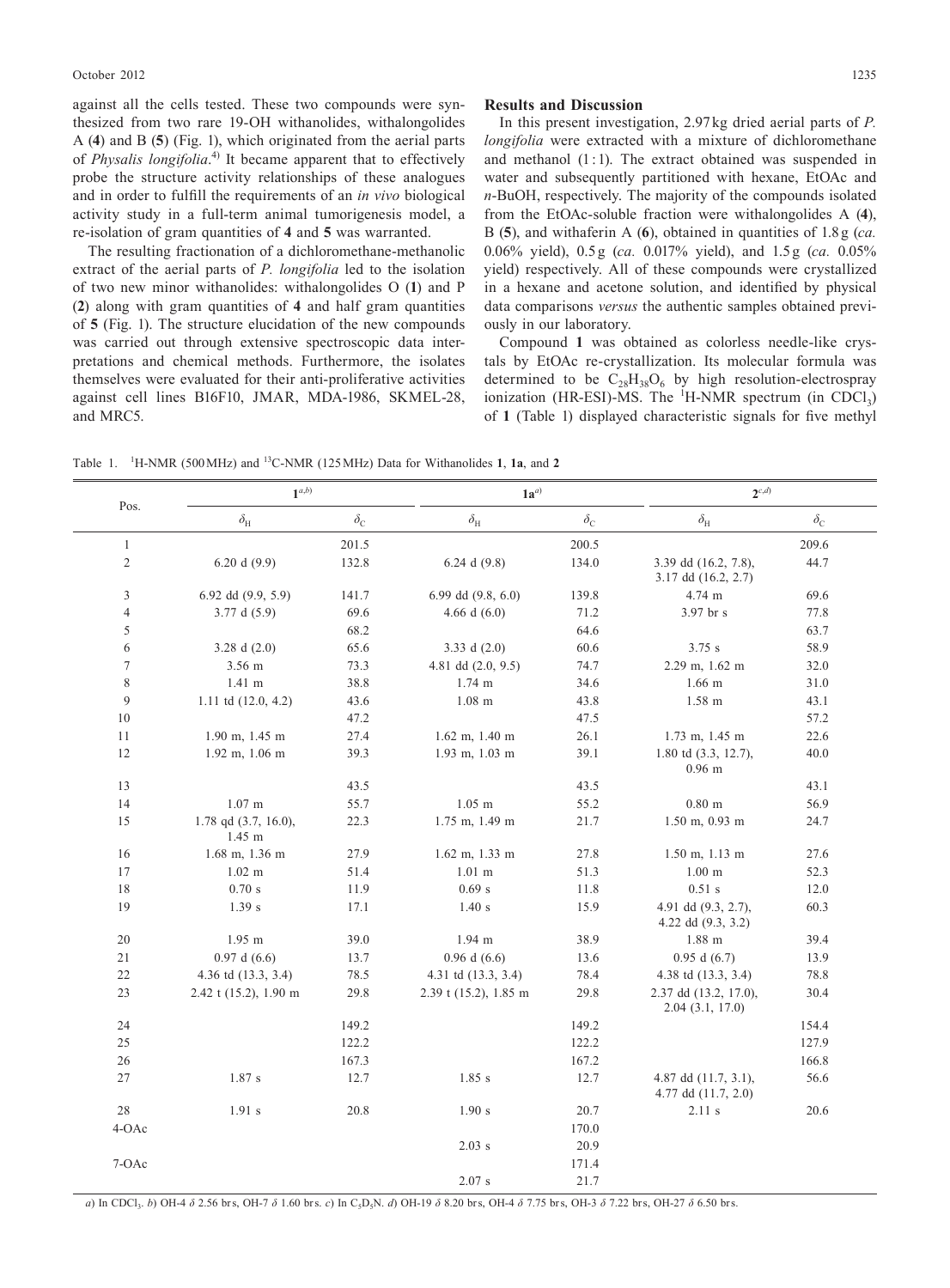

Fig. 2. X-Ray ORTEP Drawing of Withalongolide O (**1**)

groups  $[\delta_{H}$  0.70 (3H, s), 0.97 (3H, d, J=6.6Hz), 1.39 (3H, s), 1.87 (3H, s), and 1.91 (3H, s)]. The <sup>13</sup>C-NMR (APT) and heteronuclear single quantum coherence (HSQC) spectra of **1** (Table 1) disclosed 28 carbons differentiated as five  $CH<sub>3</sub>$ , five CH<sub>2</sub>, eleven CH (including two olefins at  $\delta$  141.7 and 132.8, four oxygenated at *δ* 78.5, 73.3, 69.6, 65.6), and seven C (including one keto carbonyl at *δ* 201.5, one ester carbonyl at *δ* 167.3, two olefins at *δ* 149.2 and 122.2, and one oxygenated at *δ* 68.2). Its NMR data were closely related to those of the two previously isolated isomers: withalongolide B (**5**) and withaferin A  $(6)$ .<sup>4)</sup> Detailed comparison of the <sup>1</sup>H- and <sup>13</sup>C-NMR spectral data of **1** with those of the two analogues indicated that 1 contained the same A ring with a  $\Delta^2$ -1-oxo-4-hydroxy functionality as compound **6**, and that it yielded identical substituent patterns in C, D rings, the side chain with a *δ*-lactone ring as in **5**. This suggested the only difference present was the substitution pattern in the B ring. The obvious difference observed among **1**, **5**, and **6** was the presence of an oxygenated methine  $(\delta$  73.3, CH) in 1 and an oxygenated methylene in **5** (C-19:  $\delta$  62.1, CH<sub>2</sub>) and **6** (C-27:  $\delta$  57.7, CH<sub>2</sub>),<sup>4)</sup> implying that **1** was either a 27-deoxy-7-hydroxy derivative of **6** or a 19-deoxy-7-hydroxy derivative of **5**. This observation was supported by the high-frequency shifts of C-6 ( $\delta$  65.6 in 1 and  $\delta$ 62.7 in **6**) and C-8 (*δ* 38.8 in **1** and *δ* 29.9 in **6**) in the <sup>13</sup> C-NMR spectrum of 1 and <sup>13</sup>C-NNR data comparison with previously reported withanolides.<sup>7)</sup> It was also supported by the  $\mathrm{^{1}H-^{1}H}$ correlation spectroscopy (COSY) and HSQC spectra, showing a fragment of  $C(O_{\text{epoxide}})$ – $CH(O_{\text{epoxide}})$ – $CH(OH)$ – $CH$ – $CH$  of ring B in 1 and a fragment of  $\dot{C}(\dot{O}_{\text{epoxide}}) - \text{CH}(O_{\text{epoxide}}) - \text{CH}_2$ -CH–CH of ring B in **6**. Further corroboration was done by heteronuclear multiple bond connectivity (HMBC) experiments which exhibited correlations between H-6 (*δ* 3.28, d, *J*=2.0Hz) and C-4 (*δ* 69.6) and C-6 (*δ* 65.6); between H-4 (*δ* 3.77, d, *J*=5.9Hz) and C-5 (*δ* 68.2) and C-6 (*δ* 65.6) in **1**. The orientation of the hydroxyl group at C-7 was deduced as *β* due to the large coupling constant (*J*=9.5Hz) present between H-7 $\alpha$  and H-8<sup>8,9)</sup> with a *trans*-axial relationship and nuclear Overhauser effect spectroscopy (NOESY) correlations between H-7 and H-14.

Acetylation of **1** with acetic anhydride in pyridine yielded the 4,7-diacetate derivative **1a** (Table 1), which confirmed the presence of hydroxy groups at C-4 and C-7 by a high frequency shift of H-4 (from *δ* 3.77 in **1** to *δ* 4.66 in **1a**) and H-7 (from *δ* 3.56 in **1** to *δ* 4.81 in **1a**) and the disappearance of the signals of the labile protons of 4-OH (*δ* 2.56 brs) and 7-OH (*δ* 1.60 br s) in **1** (Table 1).

Finally, the structure of **1** was confirmed through a single crystal X-ray diffraction experiment (Fig. 2). Thus, **1** (named as withalongolide O) was determined as 27-deoxy-7*β*-hydroxywithaferin A. All of the material obtained was used to obtain spectroscopic, crystallographic, and biological data and to prepare the derivative **1a**; doing so unfortunately did not leave enough material for a melting point and UV data determination of **1**.

X-Ray diffraction analysis of **1** showed that the dihedral angles of  $H_6-C_6-C_7-H_7$  and  $H_7-C_7-C_8-H_8$  were 57° and 166° respectively, which explains the observed small coupling constant of  $J_{H6,H7}$ =2.0Hz [equatorial (H-6)-axial (H-7) relationship] and the large coupling constant of  $9.5\text{Hz}$  ( $J_{H7H8}$ , *trans*-axial relationship). In our previous X-ray diffraction study of withalongolide A  $(4)$ , B  $(5)$  and withaferin A  $(6)$ ,<sup>4)</sup> it was presented that the dihedral angles of  $H_6-C_6-C_7-H_{7a}$  and  $H_6-\dot{C}_6-C_7-H_{7*\beta}*$  were both close to 57° while those of  $H_{7*\alpha*}-C_7$  $C_8$ –H<sub>8</sub> and H<sub>7β</sub>–C<sub>7</sub>–C<sub>8</sub>–H<sub>8</sub> were within the range of 167–174° and 50–59°, respectively. These results are consistent with the small coupling constant of approximately 2.0Hz  $(J_{H6,7a}$  or  $J_{\text{H6,7}}$ *β*), the medium coupling constant of 4.0Hz ( $J_{\text{H7}}$ *β*,8), and the large coupling constant of 14.5 Hz  $(J_{H7a,8})$  observed for withanolides **4**–**6**. It is evident that, in withanolides with an *α*,*β*-unsaturated ketone in the A ring and a 5*β*,6*β*-epoxy functionality (such as in **1**, **1a**, **4**, **5**, **6**), the small coupling constant between H-6 and H-7 (either H-7*α* or H-7*β*) could not be used to propose the orientation of the functional group at C-7, but the large coupling constant between H-7 and H-8 can be reliably used for the determination of the *β* orientation of the C-7 functional group due to the presence of the axially oriented H-8 in the four-ring withanolide moiety. A structurally related withanolide acnistin C (Fig. 3), with an *α*,*β*-unsaturated ketone in the A ring and a 5*β*,6*β*-epoxy functionality in B ring, was incorrectly proposed in 1994 to have an *α* orientation of the acetoxy group at C-7 based on the small coupling constant of  $J_{H67}$ =1.3 Hz ["which establishes a *trans* diequatorial relationship between H-6 (*δ* 3.21, d, *J*=1.3Hz) and H-7 (*δ* 4.87, d,  $J=10.0 \text{ Hz}$ )"].<sup>10)</sup> The orientation of the 7-OAc group of acnistin C should be revised to be *β* (akin to values observed in **1a**) due to the originally reported large coupling constant of *J*H7,8=10.0Hz for acnistin C. Relative to acnistin C, the *α* orientation of the 7-OAc group in acnistin D (Fig. 3) [H-6: *δ*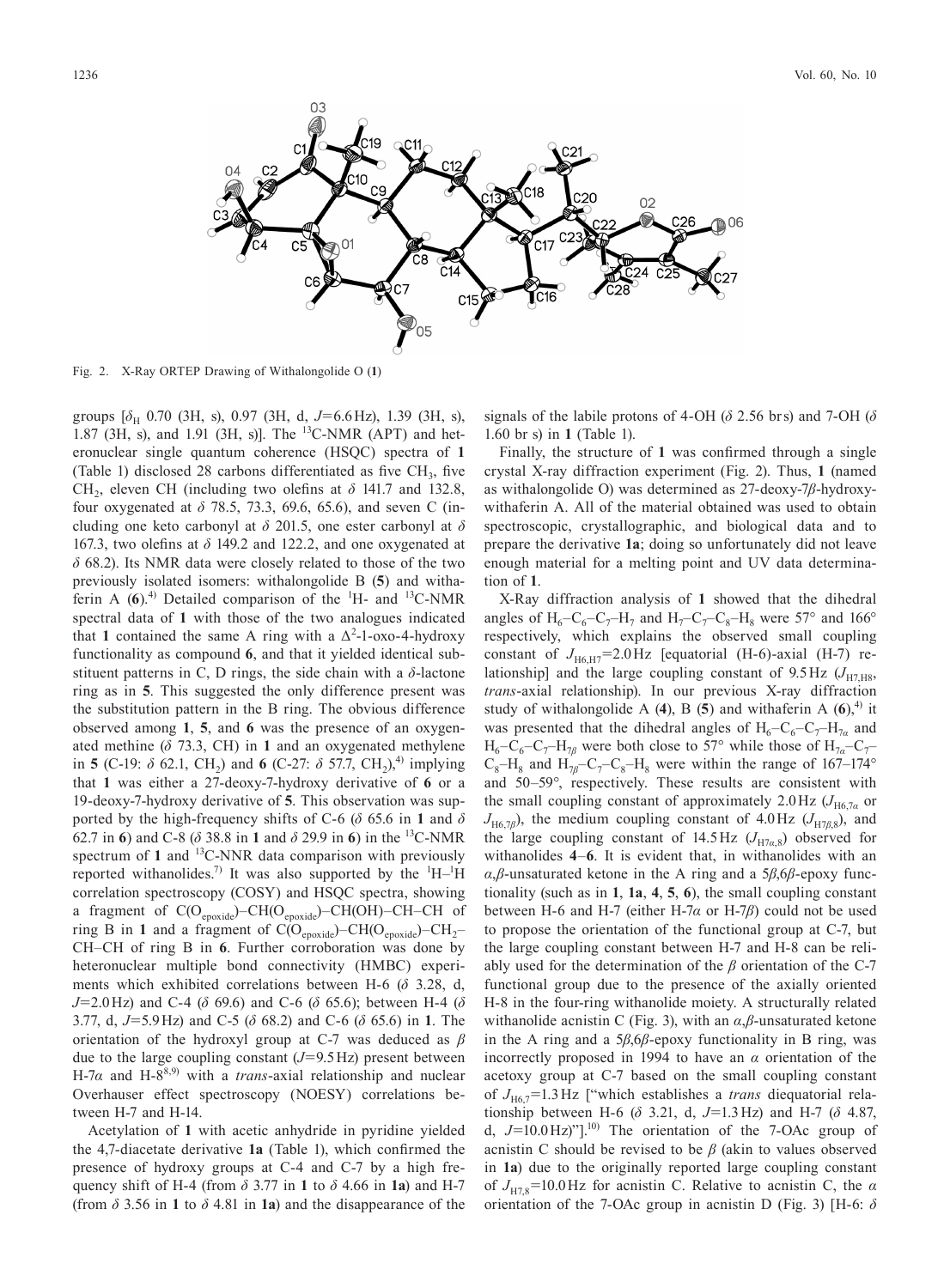

Fig. 3. Orientation of the Acetoxy Group at C-7 in Acnistins C and D Revised from *α* to *β*

5.34, s; H-7:  $\delta$  5.01, d,  $J=8.5 \text{ Hz}$ <sup>10)</sup> should be revised to be  $\beta$  as it exhibited a large coupling constant of  $J_{H7a,8}$ =8.5 Hz.

Compound **2** was isolated as a white amorphous powder. Its molecular formula was determined to be  $C_{28}H_{40}O_8$  by HR-ESI-MS. The  ${}^{1}$ H-NMR spectrum (in  $C_5D_5N$ ) of **2** (Table 1) displayed signals for three methyl groups  $[\delta_H \ 0.51 \ (3H, s)]$ , 0.95 (3H, d, J=6.7Hz), and 2.11 (3H, s)]. The <sup>13</sup>C-NMR (APT) and HSQC spectra of **2** (Table 1) disclosed 28 carbons differentiated as three  $CH_3$ , nine  $CH_2$  (including two oxygenated at *δ* 56.6, 60.3), nine CH (including four oxygenated at *δ* 78.8, 77.8, 69.7, 58.9), and seven C (including one keto carbonyl at *δ* 209.6, one ester carbonyl at *δ* 166.8, two olefins at *δ* 154.4, 127.9, and one oxygenated at *δ* 63.7). Its NMR data are similar to those we obtained for the previously isolated viscosalactone B (3) (in  $C_5D_5N$ ).<sup>4,11)</sup> The obvious differences between 2 and **3** were the presence of an oxygenated methylene [C-19,  $^{13}$ C:  $\delta$ 60.3; <sup>1</sup> H: *δ* 4.91 (1H, dd, *J*=9.3, 2.7Hz), 4.22 (1H, dd, *J*=9.3, 3.2 Hz)] in **2** and a methyl carbon [C-19, <sup>13</sup>C:  $\delta$  16.1; <sup>1</sup>H: 1.76 (3H, s)] in **3**, suggesting that **2** is a 19-hydroxy derivative of **3**. This observation was supported by the high-frequency shift of C-10 (*δ* 57.2 in **2** and *δ* 49.7 in **3**), the low-frequency shifts of C-1 (*δ* 209.6 in **2** and *δ* 210.5 in **3**), C-5 (*δ* 63.7 in **2** and *δ* 65.5 in **3**), and C-9 (*δ* 43.1 in **2** and *δ* 43.7 in **3**) in the <sup>13</sup> C-NMR spectra, and the HMBC correlations between  $H_2$ -19 [ $\delta$  4.91 (1H, dd, *J*=9.3, 2.7Hz), 4.22 (1H, dd, *J*=9.3, 3.2Hz) and C-1, C-5, C-9, and C-10. Thus, **2** (named as withalongolide P) was determined as 19-hydroxy viscosalactone B. This is the 7th example of a withanolide with an oxygenated C-19 group isolated from *P. longifolia*.

All the withanolides (**1**–**6**) and the acetylated derivative (**1a**) were tested against the HNSCC (JMAR, MDA-1986), melanoma (B16F10 and SKMEL-28), and normal fetal lung fibroblast (MRC-5) cells for their anti-proliferative activities. As shown in Table 2, withanolides **1**, **1a**, **4**, **5**, **6** exhibited cytotoxic effects against the cells tested with  $IC_{50}$  values in the range  $0.15-12.7 \mu M$ , while **2** and **3** were inactive when tested

with a concentration of  $20 \mu$ M. As consistent with previous observations, 3,4) **1** and **1a** containing the functionalities of Δ2 -1-oxo- in A ring, a 5*β*,6*β*-epoxy in B ring, and a lactone ring in the side chain, were active, which is consistent with expectations that these three groups are required for activity. The esterification of the hydroxy groups at C-4 and C-7 increased the resultant cytotoxicity when comparing the  $IC_{50}$ values of **1** and **1a**. On the other hand, **2** and **3**, lacking a  $\Delta^2$ -1-oxo-functionality in A ring, were inactive. It is interesting to note that the three isomers **1**, **5**, and **6** demonstrated potent cytotoxicity although the position of the hydroxyl groups in the three withanolides differed (**1**, **5**, and **6** have a 7*β*-hydroxy, a 19-hydroxy, or a 27-hydroxy group, respectively). This observation not only revealed the significance of the above-mentioned functionalities, but also supported the hypothesis that the presence of a OH group at either C-7, or C-19, or C-27 is not critically responsible for the observed anti-proliferative activity. 3)

## **Experimental**

**General** Melting point was obtained using an MPA100 melting point apparatus. UV-vis measurement was conducted with a Varian Cary 50 UV-vis spectrophotometer. Optical rotations were measured with a Rudolph RS Autopol IV automatic polarimeter. IR data were obtained with a Thermo Nicolet Avatar 360 FT-IR spectrometer or a Perkin-Elmer Spectrum 100 FT-IR instrument. NMR spectra were recorded with a Bruker AV-500 instrument with a cryoprobe. Chemical shift values are given in  $\delta$  (ppm) using the peak signals of the solvent CDCl<sub>3</sub> ( $\delta_H$  7.24 and  $\delta_C$  77.23) or C<sub>5</sub>D<sub>5</sub>N ( $\delta_H$  8.74, 7.58, 7.22; and δ<sub>C</sub> 150.35, 135.91, 123.87) as references, and coupling constants are reported in Hz. HR-ESI-MS data were collected with a LCT Premier time-of-flight mass spectrometer (Waters Corp., Milford, MA, U.S.A.). Column chromatography was performed on silica gel (particle size  $12-25 \mu m$ ) (Sorbent Technologies, Atlanta, GA, U.S.A.). Normal-phase silica gel G TLC plates (w/UV 254) (Sorbent Technologies) were used for fraction/compound detection. The spots were visualized using UV light at 254nm and 10% EtOH–sulfuric acid spray reagent. Semi-preparative HPLC was performed on an Agilent 1200 unit equipped with a DAD detector, utilizing a Luna RP-18 column (250×10mm, 5*µ*m). Preparative thin layer chromatography was carried out using Analtech (Newark, DE) TLC plates (silica gel GF with UV 254 nm, 1000 microns). A CombiFlash® (Teledyne Isco, Lincoln, NE, U.S.A.) apparatus was used for some compound purifications (24g normal phase RediSep® Rf flash column,  $33-35$  mL/min, maximum pressure 350 psi).

**Plant Material** Fresh aerial parts of *P. longifolia* were collected in the Kanopolis wildlife area (latitude: 37.17318°;

Table 2. Cytotoxicity  $IC_{50}$  of Withanolides ( $\mu$ M) against Five Cell Lines<sup>*a*</sup>)

| Compound                            | B <sub>16F<sub>10</sub></sub> | SKMEL-28        | <b>JMAR</b>     | MDA-1986        | $MRC-5$         |
|-------------------------------------|-------------------------------|-----------------|-----------------|-----------------|-----------------|
| Withalongolide O 1                  | $1.82 \pm 0.21$               | $0.33 \pm 0.06$ | $3.2 \pm 0.62$  | $1.5 \pm 0.08$  | $1.3 \pm 0.11$  |
| Withalongolide $O$ 4.7-diacetate 1a | $0.69 \pm 0.14$               | $0.18 \pm 0.03$ | $0.83 \pm 0.14$ | $0.54 \pm 0.07$ | $0.53 \pm 0.12$ |
| Withalongolide A 4                  | $11.6 \pm 0.19$               | $5.6 \pm 0.60$  | $5.1 \pm 0.23$  | $3.10 \pm 0.46$ | $12.1 \pm 0.42$ |
| Withalongolide B 5                  | $0.26 \pm 0.07$               | $3.3 \pm 0.48$  | $0.25 \pm 0.14$ | $1.7 \pm 0.08$  | $0.38 \pm 0.03$ |
| Withaferin A 6                      | $0.27 \pm 0.04$               | $3.5 \pm 0.15$  | $1.5 \pm 0.23$  | $0.86 \pm 0.25$ | $0.32 \pm 0.06$ |
| Cisplatin (positive control)        | $1.4 \pm 0.35$                | $1.7 \pm 0.32$  | $1.5 \pm 0.41$  | $1.9 \pm 0.58$  | $9.1 \pm 0.25$  |

*a*) For cell lines used, see text. Withalongolide P 2 and viscosalactone B 3 were inactive for all cell lines used (IC<sub>50</sub>>20*µM*).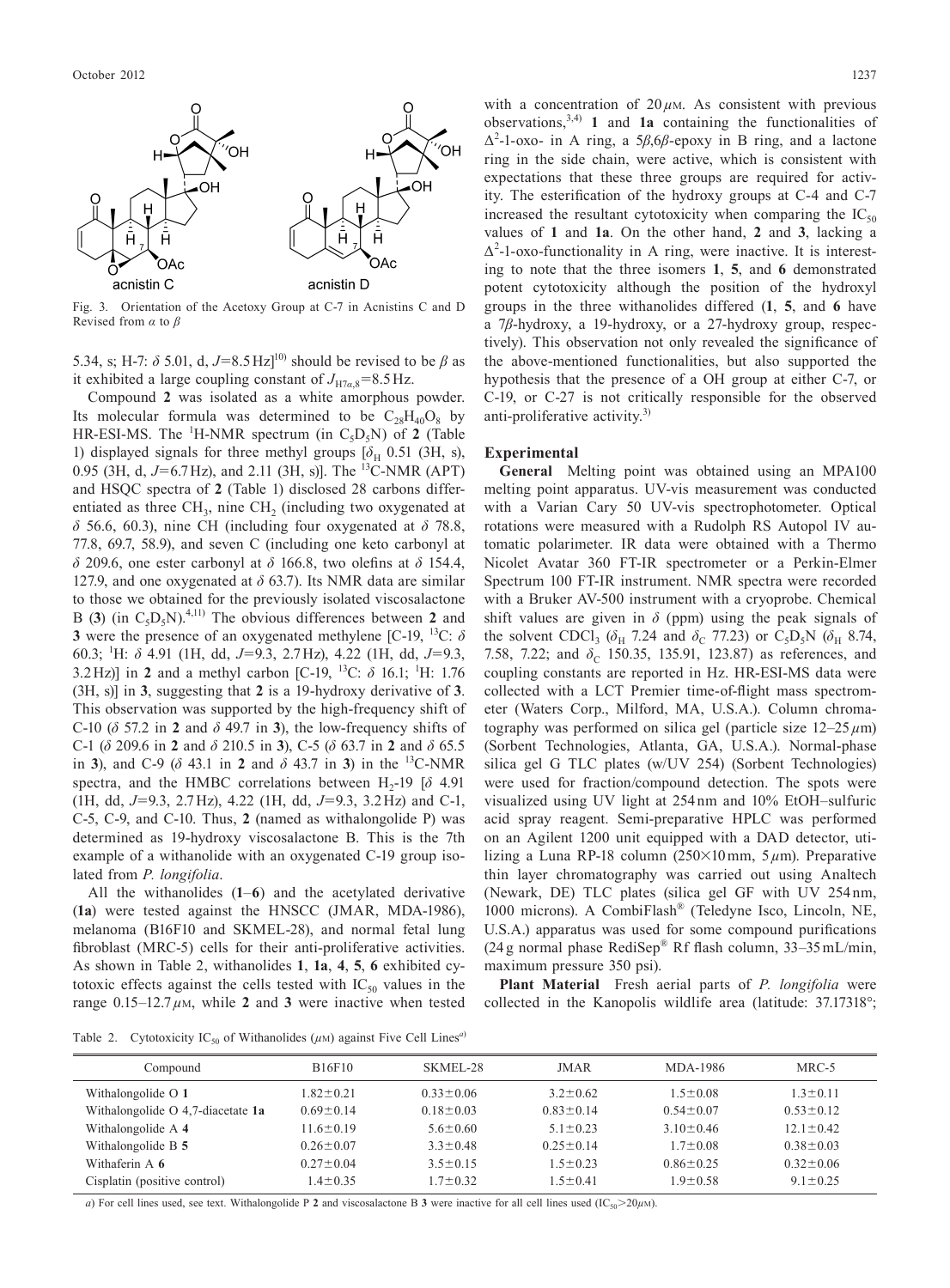longitude: 100.45146°) of Meade County, KS, U.S.A., in August 2010. It was identified by plant taxonomist Dr. Kelly Kindscher at the Kansas Biological Survey, University of Kansas. A voucher specimen (Hillary Loring 4095) was deposited in the R.L. McGregor Herbarium of the University of Kansas.

**Cytotoxicity Bioassay** The cytotoxicity assays were performed as previously described.<sup>5)</sup> In general, ten concentrations ranging from 50  $n$ M to 20  $\mu$ M were tested for each withanolide. Statistical analysis was carried out by one-way analysis of variance (ANOVA) on ranks test using GraphPad Prism 5 (GraphPad Software, San Diego, CA, U.S.A.).  $IC_{50}$  values were obtained from cell viability plots fitted with a sigmoidal dose–response function with variable slope using GraphPad Prism 5 software.

**Extraction and Isolation** The collected biomass was air dried at room temperature. The dried material was ground to a coarse powder (2.97kg), and extracted three times with  $CH_2Cl_2$ –MeOH (1:1, 10.0L) at room temperature. After removing the solvents under vacuum, the extract (350g) was suspended in  $1L H<sub>2</sub>O$ , followed by partitions with *n*-hexane, EtOAc, and *n*-butanol (3×1L). The resulting ethyl acetate fraction (50g) was applied to silica gel flash CC (column chromatography), and eluted subsequently with hexane–acetone mixtures of increasing polarities. The fraction obtained on elution with hexane–acetone  $(4:1)$   $(1.0g)$ , was again subjected to silica gel CC [eluted with  $CH_2Cl_2-CH_3COCH_3$  (9:1)] to afford compound **5** (510mg). The fraction obtained on elution with hexane–acetone (70: 30) afforded **6** (1.0g) and crude withaferin A (3.2g). 1.52g crude withaferin A was subjected to CombiFlash<sup>®</sup> purification, eluted by CH<sub>2</sub>Cl<sub>2</sub>–MeOH (97:3), to yield  $6(0.45g)$  and by  $CH<sub>2</sub>Cl<sub>2</sub>–MeOH (95:5)$  to afford a mixture containing **1**. The latter residue was subjected to multiple runs of preparative TLC using  $CH_2Cl_2$ –MeOH (97:3) and  $CH_2Cl_2$ –EtOAc (80:20) to afford an off-white solid that was recrystallized from EtOAc to afford a sample of pure **1** (7.0mg). The fraction acquired on elution with hexane– acetone  $(3:2)$   $(2.2 g)$ , was applied to silica gel CC [eluted with hexane–acetone (3:2)] to afford compound **4** (1.8g) and crude **2** (50mg). This crude **2** sample was subjected to semi-preparative HPLC, with the mobile phase  $CH_2CN-H_2O$  (26:74), to afford compound **2** (20mg).

Withalongolide O (**1**): A colorless needle crystal (EtOAc); IR (neat) *v*<sub>max</sub> 3418 (br), 2937, 1684, 1397, 1128, 1034, 916, 731 cm<sup>-1</sup>; [*α*]<sup>25</sup><sub>546</sub> +29.5 [*c*=0.15, CH<sub>2</sub>Cl<sub>2</sub>−MeOH (9:1)]; HR-MS (ESI)  $m/z$  471.2749 [M+H]<sup>+</sup> (Calcd for C<sub>28</sub>H<sub>39</sub>O<sub>6</sub>, 471.2741);<br><sup>1</sup>H and <sup>13</sup>C NMP data see Table 1 H- and <sup>13</sup>C-NMR data, see Table 1.

Single-Crystal X-Ray Structure Determination of Withalongolide O (**1**): Crystal analysis was performed with a colorless triangular plate crystal (dimensions  $0.34 \times 0.26 \times 0.09$  mm<sup>3</sup>) obtained from EtOAc using Cu*Kα* radiation (*λ*=1.54178Å) on a Bruker APEX2 diffractometer equipped with a Bruker MicroStar microfocus rotating anode X-ray source and Helios multilayer optics. Crystal data for **1**: empirical formula  $C_{32}H_{46}O_8$  ( $C_{28}H_{38}O_6$ +CH<sub>3</sub>COOCH<sub>2</sub>CH<sub>3</sub>, formula weight 558.69), monoclinic, space group *P*21, *T*=100(2)K, crystal cell parameters *a*=10.830(19)Å, *b*=12.273(2)Å, *c*=11.693(2)Å, *β*=  $112.283(3)$ °,  $V=1438.0$  (4) Å<sup>3</sup>,  $D_c=1.29 \text{ Mg/m}^3$ ,  $Z=2$ ,  $F(000)=$ 604, absorption coefficient  $\mu$ =0.743 mm<sup>-1</sup>. A total of 15638 reflections were collected in the range 4.09<*θ*<67.39°, with 4754 independent reflections  $[R_{\text{(int)}}=0.0235]$  and 4741 with  $I > 2\sigma(I)$ , completeness to  $\theta_{\text{max}}$  was 98.7%. Multi-scan absorption correction applied; full-matrix least-squares refinement on  $F^2$ , the number of data/restraints/parameters were 4754/1/533; goodness-of-fit on  $F^2$ =1.031; final *R* indices  $[I>2\sigma(I)]$ ,  $R_1=0.0257$ ,  $\omega R_2=0.0678$ ; *R* indices (all data),  $R_1=0.0258$ ,  $\omega R_2=0.0679$ ; largest difference peak and hole, 0.190 and  $-0.154 e/\text{\AA}^{-3}$ .

**Acetylation of Withalongolide O (1)** A solution of **1** (4.2mg) and 4-(dimethylamino)pyridine (*ca.* 0.2mg) in pyridine (0.1mL) and acetic anhydride (0.1mL) was stirred at room temperature under nitrogen atmosphere for 1.5 h. Pyridine and acetic anhydride were removed under reduced pressure. Absolute ethanol was added to the residue and subjected to evaporation to remove the residual reagents. The pale yellow residue obtained was dissolved in  $CH_2Cl_2$ , applied on a preparative TLC plate, and developed twice by 2% in  $CH_2Cl_2$ –MeOH (98:2). The band corresponding to the product was scraped and eluted with  $5\%$  MeOH in CH<sub>2</sub>Cl<sub>2</sub>. Evaporation of elution solvent under reduced pressure gave 4.9mg of **1a** as a colorless residue.

Withalongolide O 4,7-Diacetate (**1a**): IR (neat) 2926, 1735, 1702, 1372, 1229, 1125, 1022, 914, 731cm<sup>−</sup><sup>1</sup> ; HR-ESI-MS *m*/*z* 555.2944  $[M+H]^+$  (Calcd for C<sub>32</sub>H<sub>43</sub>O<sub>8</sub>, 555.2952); <sup>1</sup>H- and 13 C-NMR data, see Table 1.

Withalongolide P (**2**): mp 227–228°C; UV (MeOH) *λ*max (log*ε*) 220 (4.10) nm; IR (neat) 3375 (br), 2940, 1690, 1390, 1184, 1000, 922, 794 cm<sup>-1</sup>;  $[\alpha]_D^{25}$  +6.7 (*c*=0.15, MeOH);  $HR-ESI-MS$   $m/z$  505.2811  $[M+H]^+$  (Calcd for  $C_{28}H_{41}O_8$ , 505.2801); <sup>1</sup>H- and <sup>13</sup>C-NMR data, see Table 1.

**Acknowledgments** This study was supported, in part, by Grant IND 0061464 (awarded to B.N.T. and K.K.) from the Kansas Bioscience Authority (KBA) and Center for Heartland Plant Innovations (HPI). The authors also acknowledge partial financial assistance from Grant NFP0066367 from the Institute for Advancing Medical Innovation (IAMI) (awarded to M.S.C. and to B.N.T.). H.F.M. acknowledges financial support from the Office of Research and Graduate Studies, University of Kansas. Partial support of the *in vitro* experiments was provided by the University of Kansas Center for Cancer Experimental Therapeutics NIH-COBRE P20 RR015563 (PI: B.N.T., project award PI: M.S.C.). The authors are grateful to NSF Grant CHE-0923449 that was used to purchase the new Bruker APEX2 X-ray diffractometer. The authors thank H. Loring, Q. Long, and M. Ferreira, botanists at the University of Kansas or at the Kansas Biological Survey at the University of Kansas for assistance with plant collections and identifications. We also acknowledge Robert J. Gallagher for assistance with isolation, Patrick Porubsky for assistance with MS and HLPC characterization, and Sarah Neuenswander and Justin Douglas for assistance with some NMR structural determinations.

## **References**

- 1) Misico R. I., Nicotra V. E., Oberti J. C., [Barboza](http://dx.doi.org/10.1007/978-3-7091-0748-5_3) G., Gil R. R., Burton G., "Progress in the [Chemistry](http://dx.doi.org/10.1007/978-3-7091-0748-5_3) of Organic Natural Products," Vol. 94, ed. by Kinghorn A. D., Falk H., [Kobayashi](http://dx.doi.org/10.1007/978-3-7091-0748-5_3) J., [Springer-Verlag,](http://dx.doi.org/10.1007/978-3-7091-0748-5_3) Vienna, 2011, pp. 127–229.
- 2) Chen L. X., He H., Qiu F., *Nat. Prod. Rep.*, **28**, [705–740](http://dx.doi.org/10.1039/c0np00045k) (2011).
- 3) Zhang H., Samadi A. K., Cohen M. S., [Timmermann](http://dx.doi.org/10.1351/PAC-CON-11-10-08) B. N., *Pure Appl. Chem.*, **84**, [1353–1367](http://dx.doi.org/10.1351/PAC-CON-11-10-08) (2012).